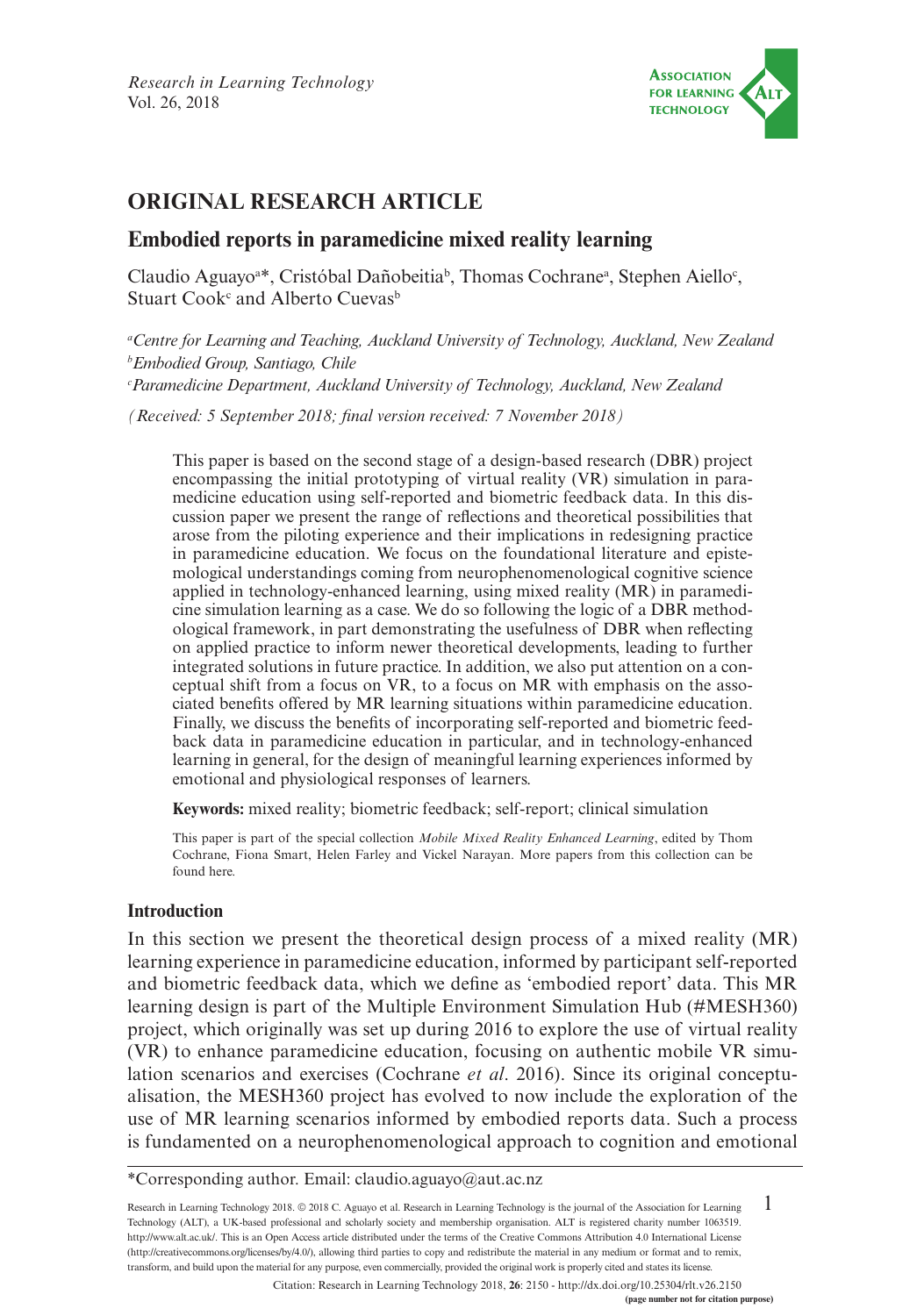experience (Dañobeitia 2017; Varela 1996) and follows a design-based research (DBR) methodology to design solutions to practical problems. DBR consists of constant feedback loops between theory, reflection, testing and applied practice, while accounting for the uptake of newer theoretical knowledge, technologies, methodologies and contextual challenges (Amiel and Reeves 2008).

Following the recent attention to the use of immersive technologies in education and professional training simulation, such as VR and augmented reality (AR) (Aguayo, Cochrane, and Narayan 2017), focus has been put on the combination of AR and VR with real environment (RE) situations (i.e. non-digital learning elements) to produce MR learning affordances. The rationale behind this is to maximise the learning affordances offered by the integration of different digital elements of a MR learning scenario, so learners can benefit from a range of learning possibilities available within the digital continuum of MR learning experiences (Jowsey and Aguayo 2017; Milgram and Kishino 1994). Such an approach seeks not only to benefit from the individual learning opportunities offered by the different learning affordances of each independent element present in a MR learning intervention but also to address the unique social, cultural and cognitive particularities of individual learners to produce enhanced learning outcomes across broad audiences (Aguayo 2017).

The research is also informed by the exploration of subjective experiences correlated to empirical biophysiological data coming from recent developments in enactive cognitive science (Froese and Di Paolo 2011; Varela 1996). This permits a better understanding of how users experience a given learning situation based on self-reported subjective data and empirical biometric feedback data (Brouwer *et al*. 2015). Basically, by assessing self-reported and biometric information of users during a learning experience, it is possible to extrapolate their emotional and physiological responses, that is, their 'embodied reports', to specific emotional stimulus (Dañobeitia 2017). This has led us to explore how the use of embodied reports data can inform and improve the redesign of learning scenarios in paramedicine education using MR learning scenarios. For such a data-driven process, DBR is a useful methodology, as constant feedback loops between initial theoretical solutions tested in practice permit the generation of newer practical solutions informed by evolving theory, methodologies and technologies (Cochrane *et al*. 2017).

### **Literature review**

The following sections explore the literature surrounding the foundational theoretical frameworks and contexts that underpin the project.

### *Background: The MESH360 project and DBR in MR learning*

Clinical simulation is a widely accepted and utilised element of healthcare education (Cook *et al*. 2013; Pike and O'Donnell 2010). Traditional forms of health education simulation involve the use of high-fidelity mannequins for students to practise clinical techniques within a safe environment for themselves in a manner that does not endanger live patients (Cook *et al*. 2012). The MESH360 project was born out of the need to find more flexible and cost-effective simulation experiences (Zendejas *et al*. 2013) for paramedicine students who are predominantly working professionals scattered around the country. The goal is to enhance traditional simulation experiences through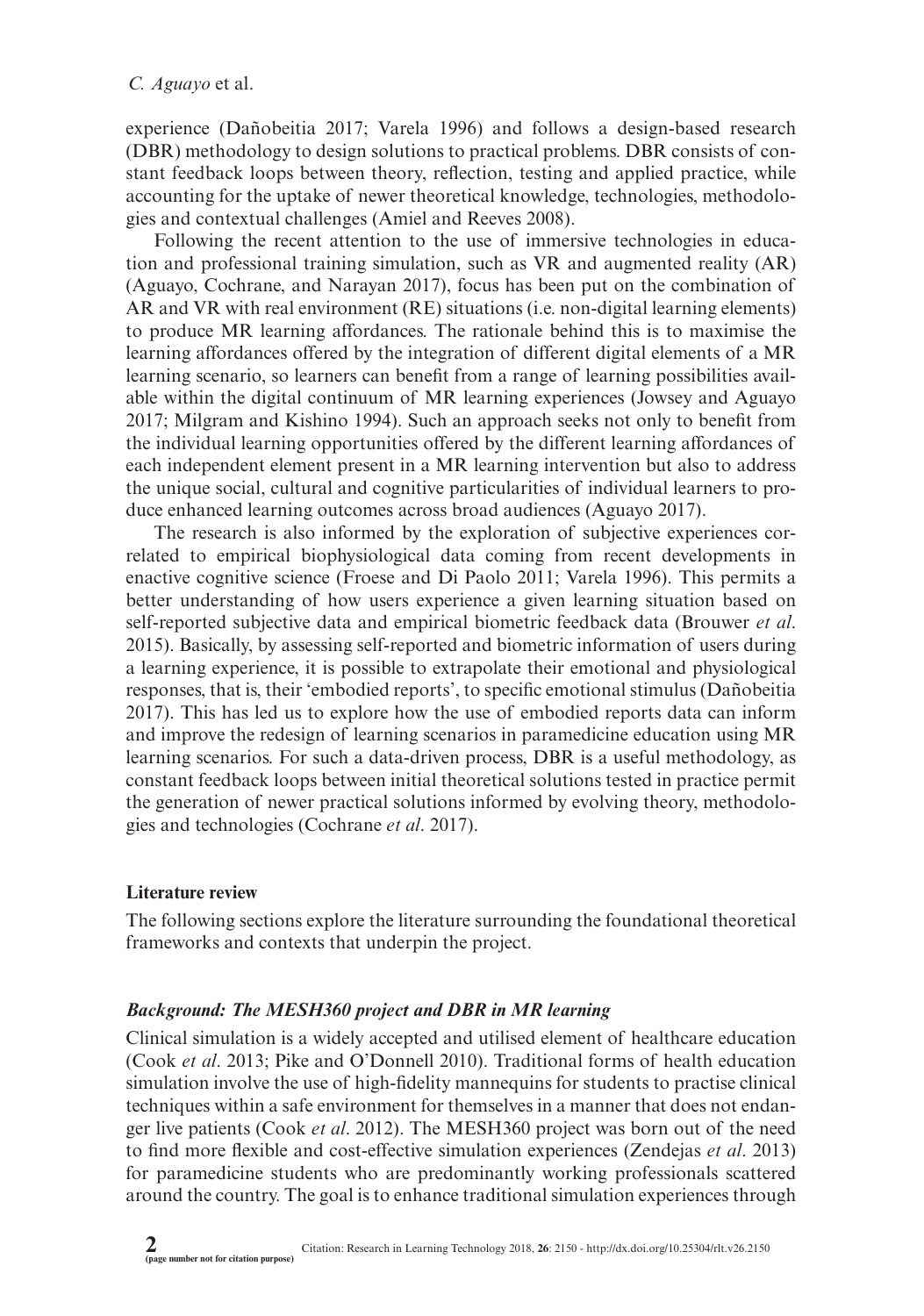the use of mobile MR, while also redefining the boundaries of traditional simulation pedagogies that are predominantly competency focused and consequently informed by behaviourist learning theories (Hamstra *et al*. 2014). We are interested in redefining healthcare education to enable the development of student critical thinking, diagnosis, problem-solving and creative approaches to critical care, and therefore we leverage pedagogies that are informed by learning theories such as constructivism, connectivism, experiential learning and authentic learning, for example heutagogy (Hase and Kenyon 2001, 2007). This led to the development of an implementation strategy that also aims to keep the project costs low and enables rapid and agile development.

We chose a DBR methodology to guide the development and iterative redesign of the MESH360 project. DBR provides a structured iterative four-stage approach to curriculum redesign and critically informs the integration of new technologies into the curriculum through a thorough investigation of the literature as a first stage. Through our initial literature review we identified five key design principles to guide the development of the MESH360 project (Cochrane *et al*. 2016, 2017).

- Design Principle (DP) 1: Basing the project within a DBR methodology
- DP2: Supporting the project through the establishment of a community of practice
- DP3: Using heutagogy (student-determined learning) as a guiding pedagogical framework
- DP4: Designing around the authentic use of mobile devices and VR
- DP5: Integrating collaboration and teamwork into the project activities

This was followed by our rapid prototyping and redesign stages of an MR enhanced simulation (Cochrane *et al*. 2018). We used McKenney and Reeves' (2012) model of DBR mapped to our identified design principles, as shown in Figure 1.



Figure 1. Design-based research mapped to the MESH360 design principles (adapted from McKenney and Reeves 2012). EOR, ecology of resources; AR, augmented reality; VR, virtual reality; DP, design principle.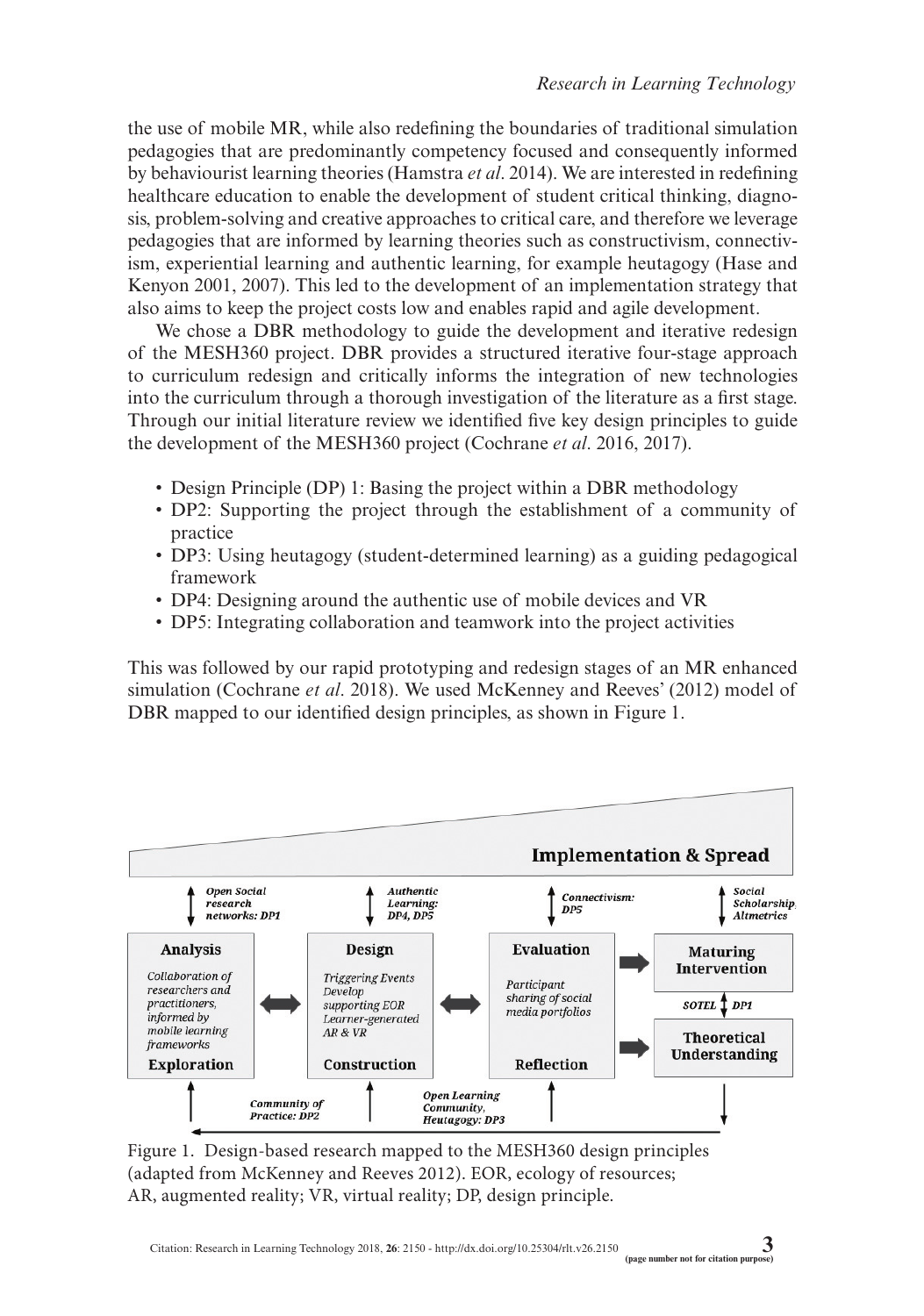In the following sections we explore the literature informing the integration of embodied reports into the MESH360 project.

### *Emotions and cognitive science*

'Cognitive science' refers to the scientific study of the mind, and it brings together different disciplines such as neuroscience, psychology, artificial intelligence, linguistics, anthropology, philosophy and cybernetics. Cognitive science allows us to understand human and animal behaviour from a multidisciplinary perspective considering biological, cultural, social and philosophical aspects. From a biological perspective, each type of organism, from the simplest virus to the largest tree or the complicated human being, has its own functional physiological characteristics. This refers to the set of underlying physical and chemical mechanisms responsible for the origin, development and progression of life and living organisms.

The science of human physiology, in particular, tries to explain the characteristics and specific mechanisms of the human body that make it a living being (Hall 2017). Human physiological responses, as well as those in many invertebrates, are commanded by the nervous system. The nervous system is anatomically divided between the central and peripheral nervous systems (CNS and PNS). The CNS is made up of the human brain and the spinal cord, and the PNS comprises all nerves that are placed outside the brain and the spinal cord. The SNP comprises somatic, autonomic and enteric nervous systems (Hall 2017). In this regard, it has been recorded that the behaviour of the nervous system during its homeostasis, that is, in its self-regulating function to maintain a stable internal condition against a stimulus, is linked to different emotions and cognitive functions (Guyton and Hall 2003).

Of particular interest for physiological biometric feedback in cognitive science are the two subsystems of the autonomic system, which is divided into the sympathetic and parasympathetic systems. The sympathetic system is supporting the stress response ('fight or flight') to threatening events; it is a central component of emotional experience and, by extension, manifests itself at the cognitive and behavioural level (Christopoulos, Uy, and Yap 2016). The sympathetic system, in turn, supports the mobilisation of the body towards appetitive or gratifying stimuli. The typical measurable manifestation of the sympathetic system is the control, mostly involuntary, of physiological responses, such as heart rate (HR), sweating, breathing and eye blinking (Christopoulos, Uy, and Yap 2016).

### *Theories of emotion*

There are several theories about what is meant by an emotion, so that an exact definition of it remains unfinished. From Descartes to Darwin, the assumption has been that the perception of danger produces a condition, fear, which in turn is expressed in the body, for example as vasomotor discharge and behaviour (perception  $\rightarrow$  emotion  $\rightarrow$  physiology). In this perspective, emotions are expressed bodily; the corporal expression is a manifestation of something 'internal', of a non-corporal experience (Haye and Carballo 2017). Tomkins (1962), cited in Ekman (1992), states that emotions are sets of organised responses that 'are capable, when activated, of simultaneously capturing organs as widely distributed as the face, heart and endocrine, and imposing a specific pattern of correlated responses' (p. 2).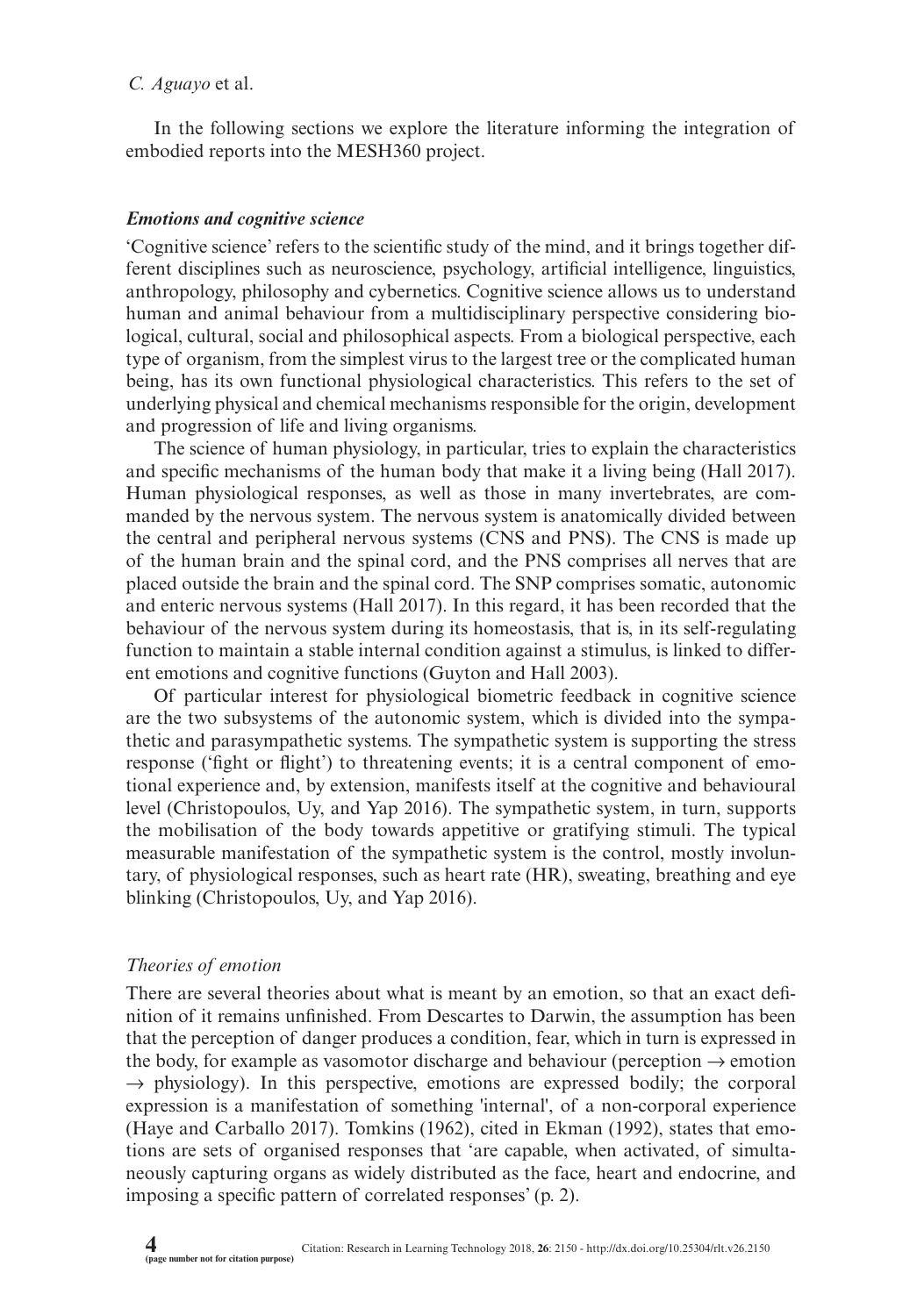James's theory, on the other hand, holds that emotion, far from being an expression of an internal state, is a bodily modification (physiological in a broad sense) that is felt or perceived 'inside', during the process of this bodily change (Cannon 1927; Haye an Carbayo 2017). The causal scheme perception  $\rightarrow$  physiology  $\rightarrow$  emotion corresponds properly to the theory of Lange (Schioldann 2001), whose familiarity with James has come to be called 'James-Lange hypothesis' from Cannon (1927) (Haye and Carbayo 2017). The James-Lange theory was subject to much criticism, however, until the 1980s: 'neuroscience research on the role of peptides and receptor cells established that (both) James-Lange and his critics were right in that the emotions originate as much in the corporal changes as in the mental perceptions' (Coleman and Snarey 2011). This means that both theories are considered correct.

Today in the literature we can find numerous studies where it has been possible to relate the autonomic nervous system (ANS) with emotional states. There is evidence of distinctive patterns of activity of the ANS with emotions (Ekman, Levenson, and Friesen 1983; Kreibig 2010), such as anger, fear, disgust, sadness (Ekman 1992; Levenson, Carstensen, Friesen and Ekman 1991). These correspond to negative emotions, as well as joy, which corresponds to a positive emotion (Ekman, Levenson, and Friesen 1983), and surprise, which does not have a clear valence (Kreibig 2010). These six emotions have been called 'basic emotions', and also 'primary' or 'fundamental emotions', because these emotions are manifested with the same patterns in all cultures, as well as in some animals (Ortony and Turner 1990).

#### *Measuring emotions through the autonomic nervous system*

The different emotional states are a reflection of the activity of the nervous system, which can be assessed through different methods. Some methods measure changes in neural activity, such as electroencephalogram (Ciorciari 2012), magnetoencephalography and topography of steady state (Harris, Ciorciari, and Gountas 2018). Other measure changes in metabolic activity, such as functional magnetic resonance imaging, positron emission tomography and functional transcranial Doppler ultrasound (Ahlert, Kenning, and Plassmann 2006; Harris, Ciorciari, and Gountas 2018). On the other hand, biometric measurement methods measure the response of the sympathetic system, which is associated with the control of physiological responses, most of them involuntary. All these different methods, that is, biometric measurement, neural activity measurement and metabolic activity measurement of the neural system, are methods used to study cognitive and affective processes (Harris, Ciorciari, and Gountas 2018).

Relevant sympathetic physiological responses, for the purpose of this article, are heart frequency rate and sweating, as these can be correlated to emotional responses during particular cognitive and affective conditions, such as for example during a learning process. These two physiological responses can be assessed through the measurement of HR and Galvanic skin response (GSR), respectively.

#### *Heart rate*

HR represents one of the most promising markers. It is believed that HR can be a great indicator of stress; in fact, it has been reported that salivary cortisol levels, which are an indicator of stress, increase when there is a high HR (Michels *et al*. 2013).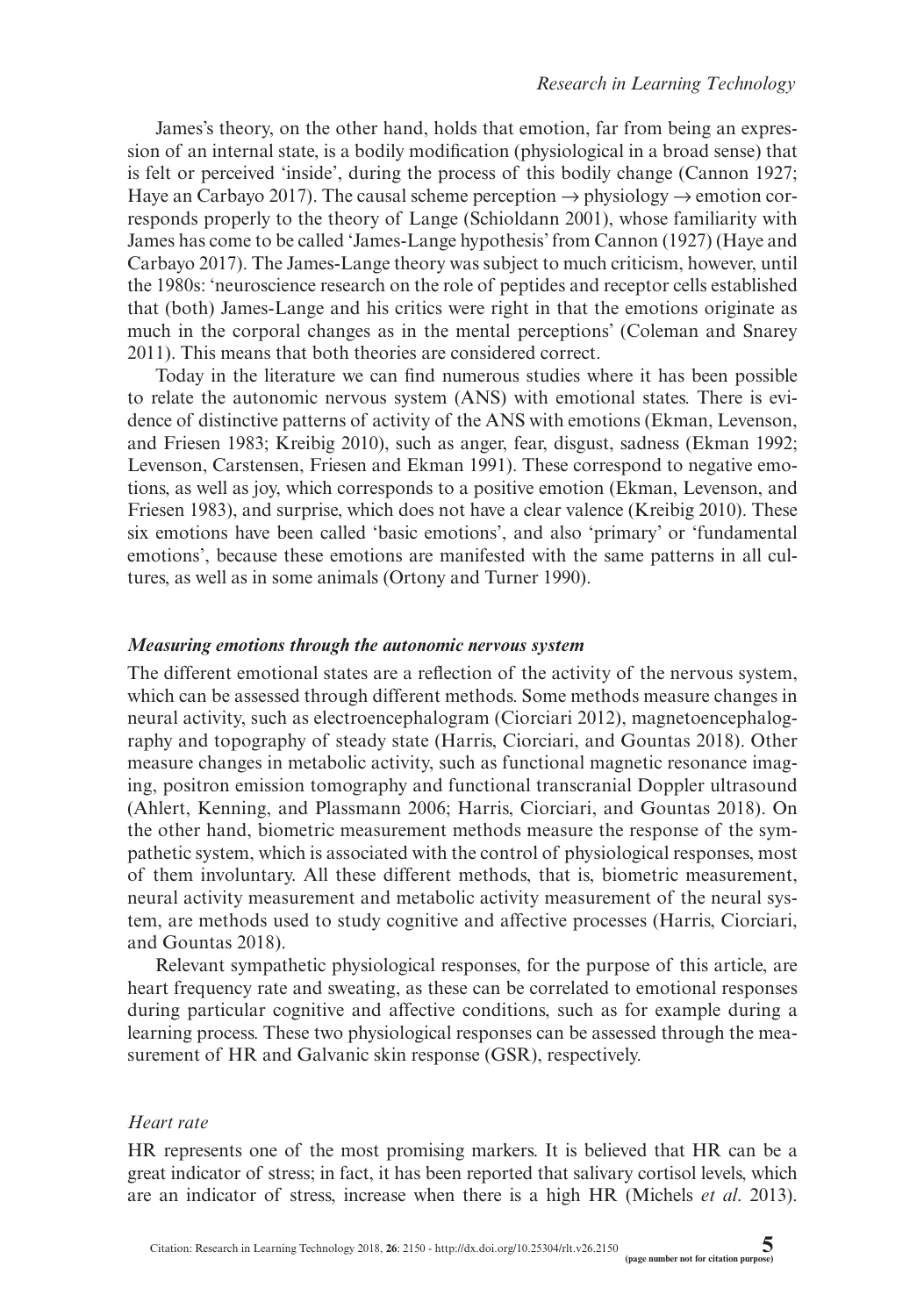Although there is a wide range of factors that affect HR, the ANS is the most prominent one. The heart is doubly innervated by the ANS so that relative increases in sympathetic activity are associated with increases in HR and relative increases in parasympathetic activity are associated with decreases in HR. Therefore, the relative sympathetic increases cause the time between heartbeats (the interval between beats) to shorten and increase the relative parasympathetic (Thayer *et al*. 2012).

The most frequent method used to measure the HR is the electrocardiogram, which measures the HR and the electrical wave potential detected by two electrodes, one on each side of the heart (Andreassi 2010). Another way to measure HR is through pulse photoplethysmography, introduced by Hertzman (1938), which is a simple and useful method to measure the relative changes of blood volume in the microvascular bed of peripheral tissues and evaluate the peripheral circulation. This signal is obtained through non-invasive pulse oximetry systems and is based on the absorption of light by the bloodstream (Gil *et al*. 2010).

Within the study of emotions, it has been observed that there is an increase in the acceleration of the HR against pleasant patterns, and an increase in the deceleration of the HR against unpleasant patterns (Balconi, Vanutelli, and Finocchiaro 2014). It has also been seen that there are variations according to the intensity of the stimulus. Stimuli with low intensity are related to a deceleration of the HR, while intense stimuli have been seen to activate defence responses associated with the acceleration of the HR (Balconi, Vanutelli, and Finocchiaro 2014).

#### *Galvanic skin response*

Sweating is an indicator of stress or arousal. An arousal has been conceptually defined as a 'driving state or an energizer of non-specific behavior, something that describes the intensity of an experience, but not its quality' (Dillon *et al*. 2000, p. 2); that is, arousal is an indicator of intensity (Duffy 1962). GSR is a frequent method used to measure the activation of the sympathetic nervous system through sweating. This gives direct information about the electrical conductance of the skin, which is related to the levels of sweating in sweat glands (Gil *et al*. 2010; LaBarbera and Tucciarone 1995). The neural control of the sweat glands in humans is entirely under the sympathetic control. An increase in sympathetic nervous system activation is used as a large indicator of arousal.

Several studies using the image view paradigm have shown that the GSR is highly correlated with the emotional arousal self-report. GSR can be used as an indicator of different processes such as activation, attention and significance of tasks or affective intensities of a stimulus as experienced by a subject (LaBarbera and Tucciarone 1995; Montagu and Coles 1966; Ohme *et al*. 2009). However, it is not a good indicator of valence; its great limitation is that the valence of the stimulus cannot be measured – that is, it cannot be said whether it is a positive or negative stimulus (LaBarbera and Tucciarone 1995; Ohme *et al*. 2009).

For many theorists, an important characteristic of emotions is their coherence of response, variously labelled as coherence of the response system (Ekman 1992), concordance (Nesse *et al*. 1985; Wilhelm and Roth 2001) or organisation of trends of answers (Lazarus and Lazarus 1991; Levenson 1994). Although there are reports showing a correlation between emotional experience and physiology (Kreibig 2010; Shu *et al*. 2018; Siedlecka and Denson 2018), there is a small niche studying this, which calls for further explorative work.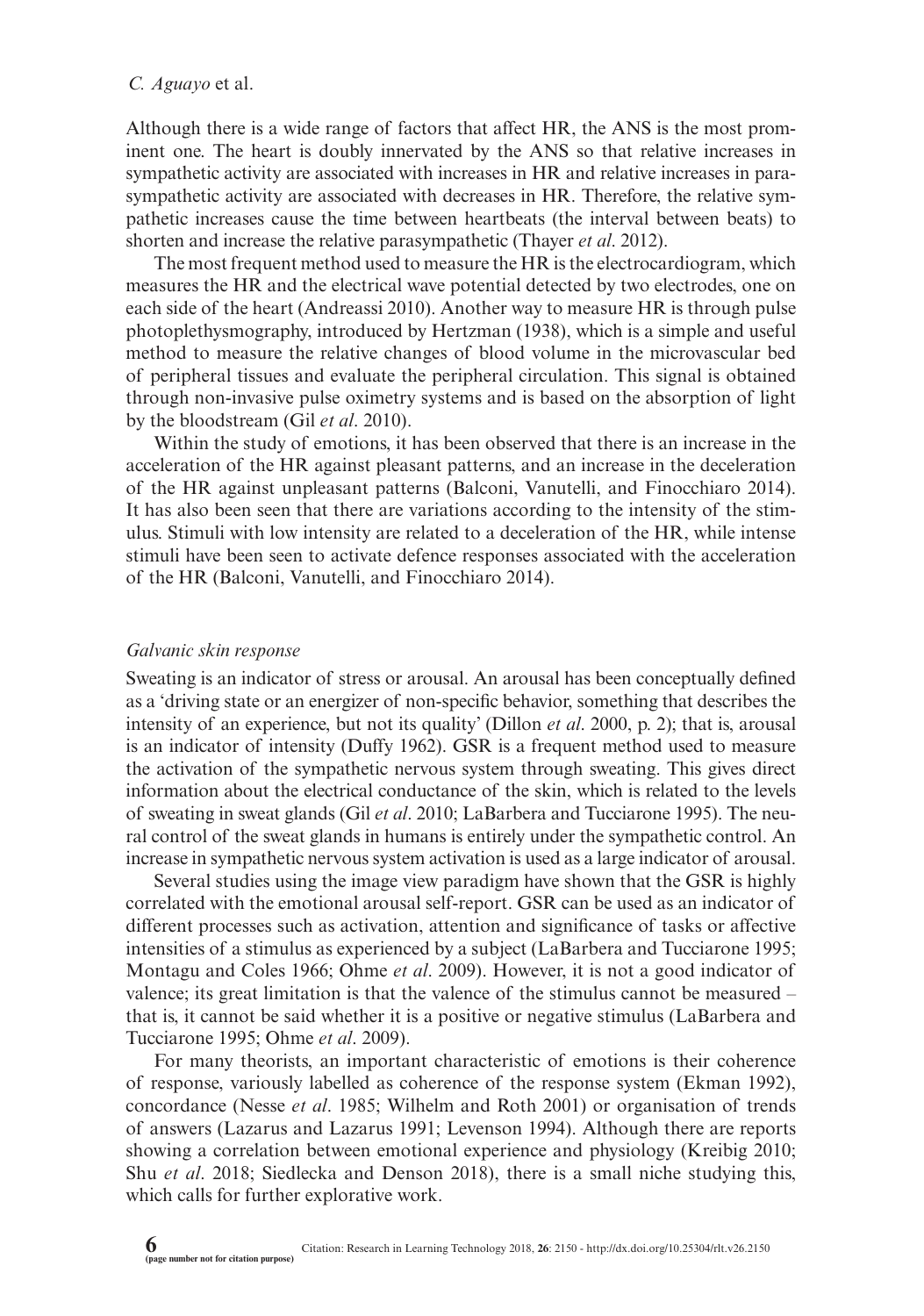### *Neurophenomenology and self-report*

In recent decades much importance has been given to the use of first-person methods in cognitive sciences, in particular to the science of consciousness, where it has become a need to ask participants whether they perceived the stimulus presented or not (Kriegel 2013). The Chilean neurobiologist Francisco Varela proposed a study model to study consciousness called 'neurophenomenology' (Varela 1996). Neurophenomenology emphasises the importance of collecting data in the first person of phenomenologically trained subjects as a strategy to describe and quantify physiological processes relevant to consciousness. The general approach, at the methodological level, is to obtain richer data in the first person through disciplined phenomenological explorations of experience and to use this original data in the first person to discover new data in the third person through physiological processes crucial for consciousness. Therefore, a central objective of neurophenomenology is to generate new data by incorporating refined and rigorous phenomenological explorations of experience in the experimental protocols of neuroscientific cognitive research on consciousness (Lutz and Thompson 2003).

Self-reporting is one of the most common procedures for collecting data in psychology; it is also an important tool for the social sciences in general. It is possibly the most traditional way to measure emotional experiences in these areas. Strictly speaking, self-report refers to the act of a person giving a detailed account or statement describing their actions or any personal event (Hersen *et al*. 2004). Yet one of the main problems in accessing the experience of an individual lies precisely in that current methodologies explain the behaviour of subjects through traditional instruments, such as surveys and interviews, which are unsatisfactory in terms of not taking measurements at the same time that they are living the experience of a visual and/or sound content.

This produces a bias because the interviewees must remember past experiences and bring them to the present. In other words, they only collect personal reports and past memories, or projections of possible or hypothetical actions (Babbie 2013). Even more, not all of these methods are capable of generating data because the report is vulnerable to variables that can distort the description of those who are actually experiencing it. Within these variables, it is found that (1) the subject is not willing to do the introspective exercise required to accurately report their experience or (2) the subject feels pressured to respond according to expectations that may differ from their real experience (Dañobeitia 2017).

#### **The embodied reports methodology**

From the preceding exploration of the literature, we see an opportunity for methodologies that measure the factors that determine the subjective experience of individuals by accounting for their enjoyment, emotional involvement and retention of content, in addition to assessing their behaviour and physiological responses to a given stimuli. From a science of experience perspective, it becomes necessary to know, identify and characterise people according to their needs and tastes when confronted with given content. In this sense, emotional involvement of individuals with content is related to the degree of retention of the same. The more intense the emotional involvement of the participants with content, the more they remember it (Baraybar-Fernández *et al*. 2017).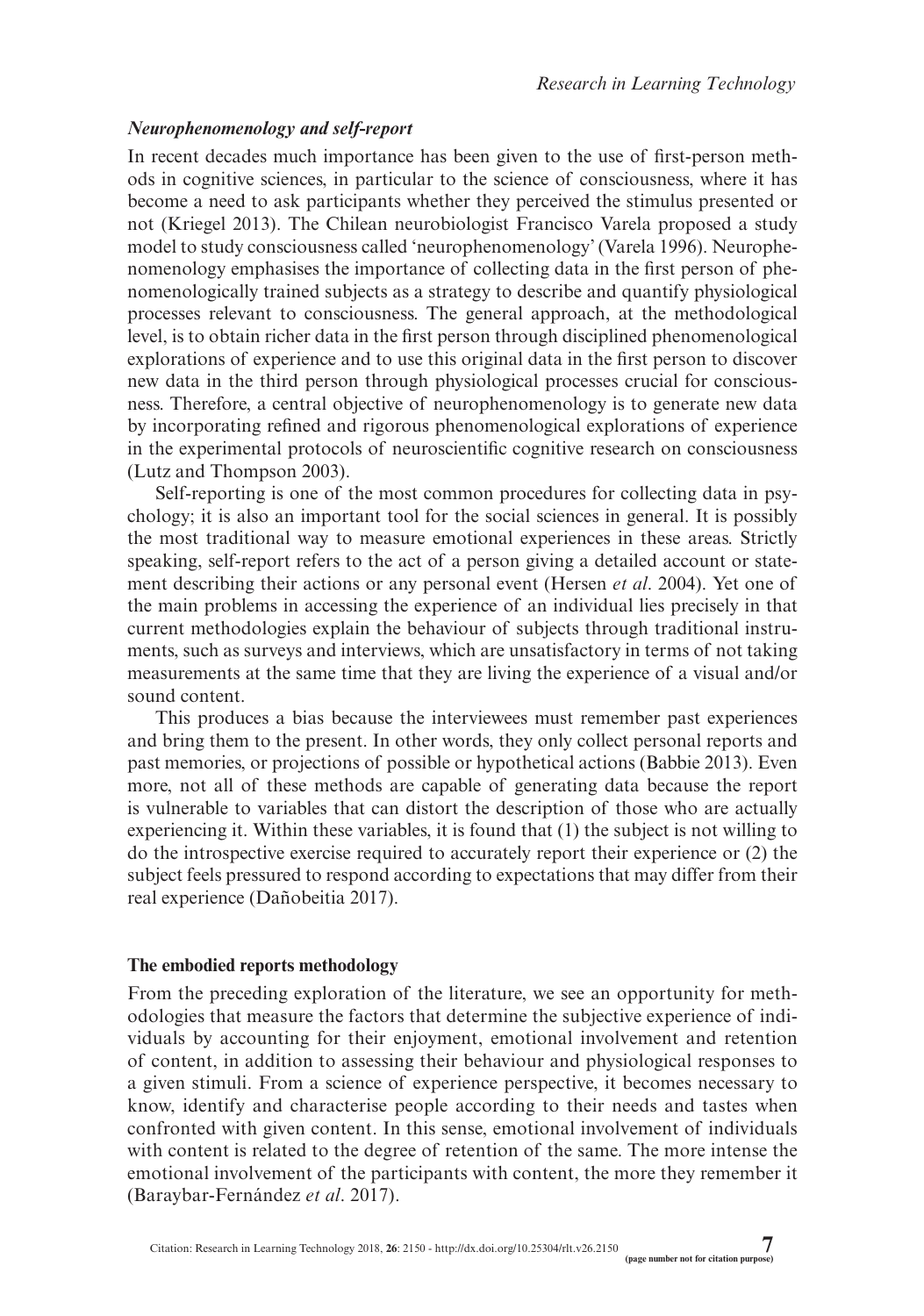Inspired by the enactive neurophenomenological approaches to cognition proposed by Varela (1996), and the epistemological underpinnings derived from the Santiago School of Cognition (Hallowell 2009; Luisi 2016), the Embodied Group from Chile (<www.embodiedgroup.com>) developed a multimodal data approach methodology (Lahat, Adali, and Jutten 2015), coined 'embodied reports', to assess emotional experiences via physiological and self-reported data (Dañobeitia 2017). The embodied reports approach constitutes a methodology to elucidate the level of emotional engagement, based on the subjective experience and differential biological responses of individuals faced with a particular content presentation and/or emotional experience. The embodied reports methodology offers an innovative and technological solution to assessing the emotional response of individuals by providing a non-invasive way of measuring a subjective experience through a physiological and emotional analysis of the participants, pointing to a greater possibility of contrasts compared with other methodologies (Dañobeitia 2017).

At the core of the methodology is the integration of both the self-reported subjective experience of an individual ('first-person data') with physiological correlates that reflect autonomic activity that accompanies a subjective state under study ('third-person data') (Dañobeitia 2017). For this, the embodied reports methodology uses an expression pedal for obtaining self-reported first person data, and modern wearable physiological sensor devices that are able to measure physiological responses of the body as third-person data, such as GSR and HR.

The expression pedal works like a gas pedal in a motor vehicle, where the subject presses it, obtaining numerical answers from 1 to 100, with 1 meaning a low value and 100 a high value. The use of the pedal allows for a real-time report of the preferences of the subjects, which can be contrasted with the physiological correlates obtained by the wearable sensor devices, thus permitting the researcher to know at each moment what emotional state a particular subject was in. This, complemented with rational reflection and sample statements (subjective elements), allows for the measuring of participants' experiences rather than rational behaviour from them, thus providing indicative information about the emotional states of individual participants. Therefore, the embodied reports methodology integrates conscious information with the unconscious data of people participating in the measurement process.

The research team identified the synergy between the embodied reports methodology and the MESH360 project, and thus we integrated the embodied reports methodology within the MESH360 DBR project. This resulted in the development of a transdisciplinary DBR team (Table 1).

As shown in Table 1 the research project evolved to incorporate the collaboration of four teams, each with specific expertise required to design and develop the theoretical and practical elements of the project. These included three teams based at the

| <b>DBR</b><br>collaborators | MESH360 project design team      |                                          |                                     |                                                           |
|-----------------------------|----------------------------------|------------------------------------------|-------------------------------------|-----------------------------------------------------------|
|                             | Paramedic<br><i>lecturers</i>    | <i>Academic</i><br>advisors              | MMR<br>Development team             | Embodied biometric<br>research team                       |
| Key<br>responsibility       | Discipline<br>context<br>experts | Educational<br>technology<br>foundations | Technology<br>implementation advice | Embodied enactive<br>biometric data<br>collection experts |

Table 1. MESH360 design-based research team.

**8** Citation: Research in Learning Technology 2018, **26**: 2150 -<http://dx.doi.org/10.25304/rlt.v26.2150> **(page number not for citation purpose)**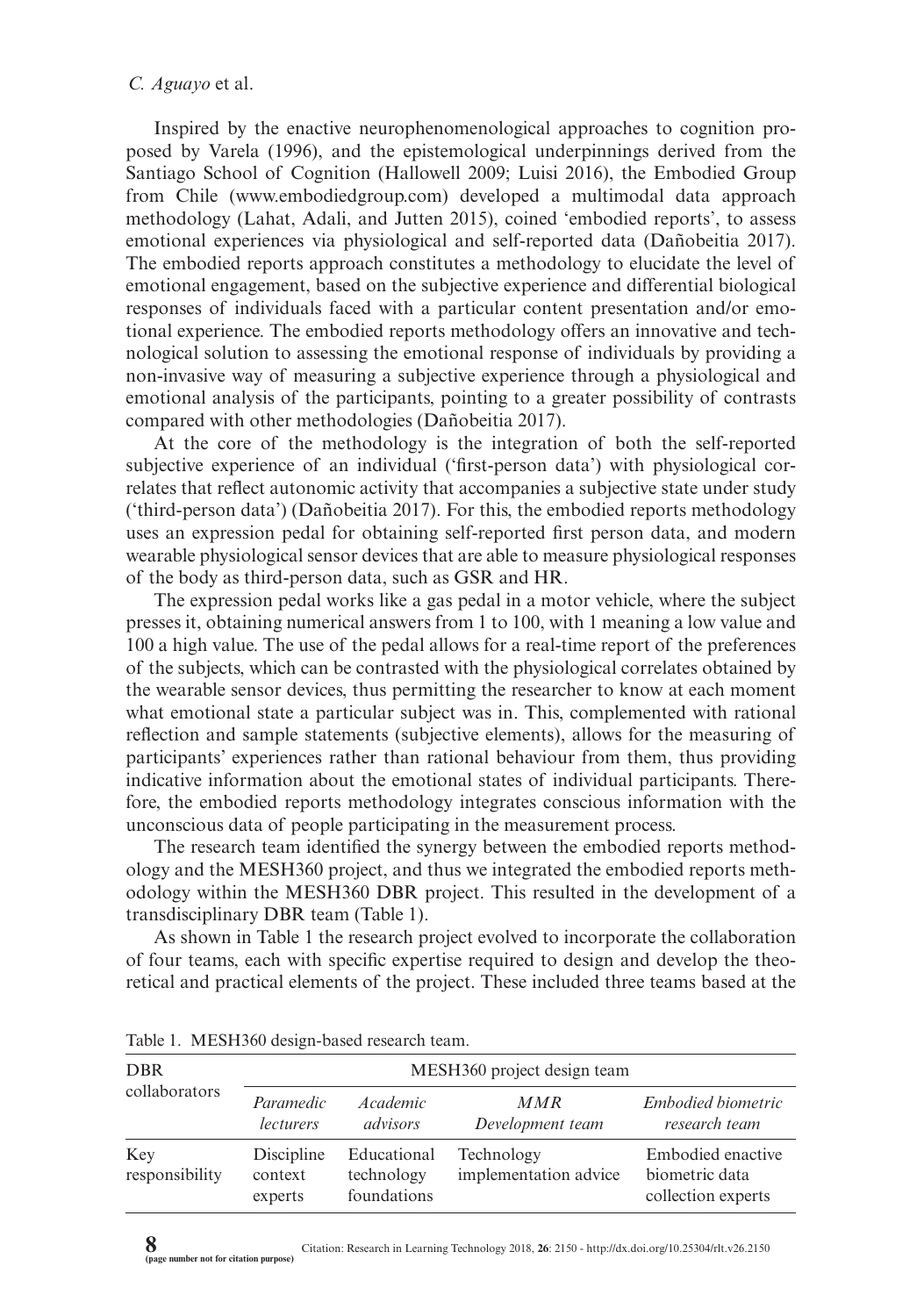university: discipline experts (paramedic lecturers); academic advisors as educational technology experts; an mobile mixed reality (MMR) development team providing the MMR platform choice and integration advice; and a team of enactive biometric researchers based in Chile (Embodied Group), who visited the main project team for 2 weeks in 2017, providing prototype embodied biometric data collection instruments and methods.

### **Redesigning practice in paramedicine MR learning**

Our initial research questions for the 2017 MESH360 project included:

(1) How can we enhance clinical simulation learning environments using MMR to more authentically reflect real-world scenarios?

(2) Can first-person (enactive) and biometric feedback be used to triangulate subjective student feedback and thus provide evidence of the impact upon student learning using MMR scenarios?

In this paper we focus upon the 2018 redevelopment of the project to better address the second research question. Participants for the study included volunteers from first year to third year bachelor's of Health Science undergraduate degree students, as well as invited professional (employed) paramedics, with a total of 32 participants in the first iteration in 2017 and a further 21 participants in 2018. Ethics consent was gained through the university ethics committee, and all participants were supplied with an information sheet and consent forms for the research element of the study, with all participant data anonymised.

### *Embodied reports piloting in paramedicine VR simulation*

During August 2017 we piloted the embodied reports methodology using the MESH360 project in paramedicine education as a case study. The aim of the pilot was to triangulate self-reported subjective student feedback and objective HR and GSR biometric data with student learning, while engaged in a virtual paramedicine scenario. For this purpose, students were presented a critical care 360-degree scenario with hidden points of interests (using a Google Cardboard-compatible headmounted display) and were asked to explore and identify risks within the virtual environment. The virtual scene represented a building site with multiple potential hazards, including chemicals, exposed electrical and water pipes and people hiding (Cochrane *et al*. 2018).

The chosen 360-degree online visualisation platform, SeekBeak, allowed for the background recording of the viewing of the hidden point of interests in the form of a 'hotspot heat map' (Figure 2a). To record a hotspot in the heat map, students had to stare at a given potential hazard for more than 2 s. Students were also connected to an embodied reports unit recording first-person data through a self-reporting pedal, and third-person data through HR and GSR sensors (Figure 2b). Students were presented the 360-degree scenario for a minute and were asked to increasingly press the pedal when they felt emotionally engaged with the scene. Note that all participants from the pilot study  $(n = 10)$  reported not being distracted by the task of pressing the pedal while visualising the 360-degree scenario. However we acknowledge such task may alter the biofeedback response, which calls for future methodological improvements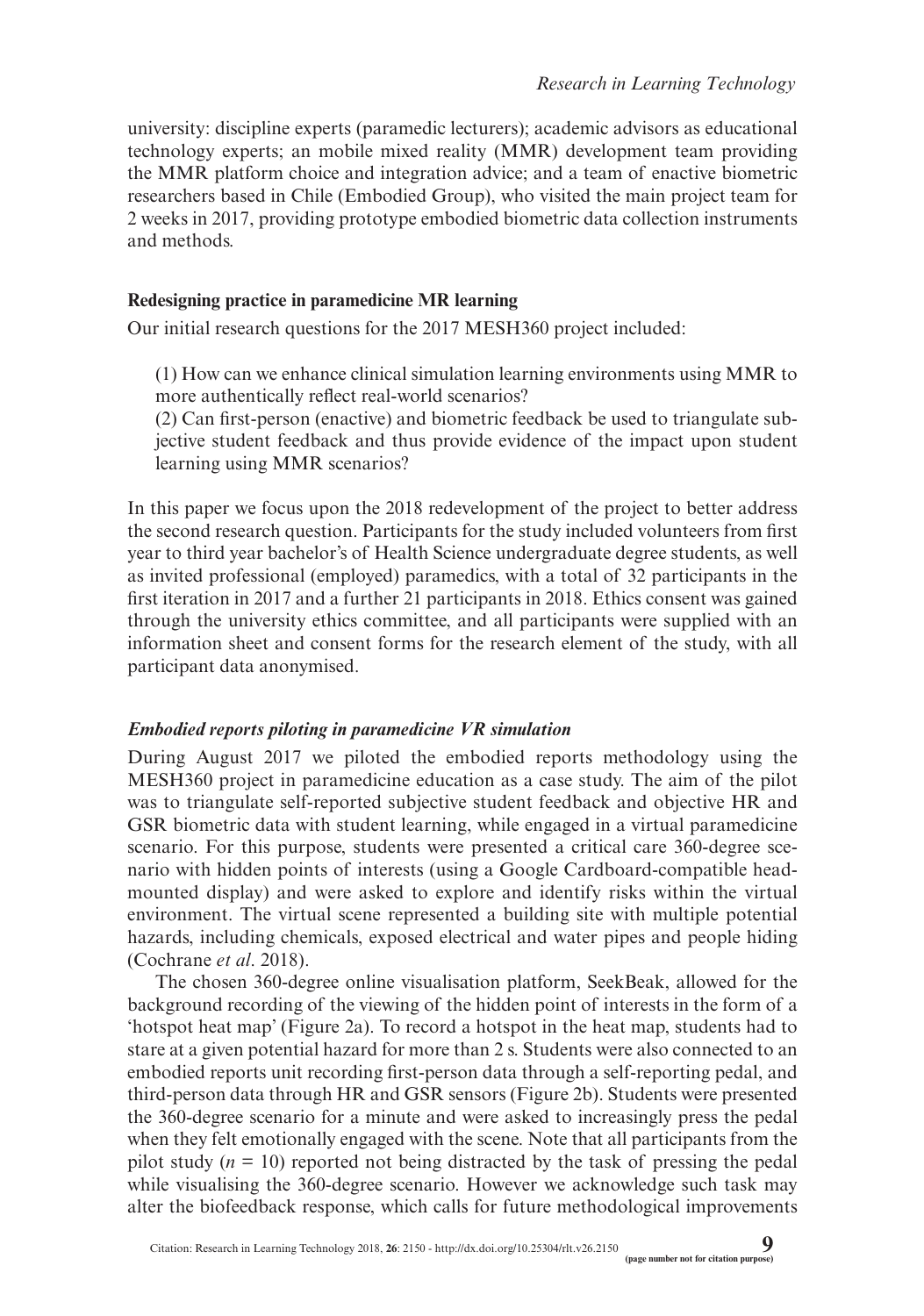

Figure 2. Experimental piloting set-up using an embodied reports unit to record firstand third-person data during a paramedicine virtual reality scenario: (a) hotspot heat map representing the immersive experience of a participant; (b) experimental set-up including the self-reporting pedal (green) and HR and GSR sensors (blue and red, respectively); and (c) analytical representation of embodied reports data sets against time of the virtual reality experience.

to eliminate and/or isolate this potential issue. Finally, the embodied reports data was processed and plotted against time for a global representation of first- and thirdperson data sets in relation to the duration of the experience (Figure 2c; for details see Cochrane *et al*. 2018).

The piloting of the embodied reports methodology with the MESH360 project was a data-driven process. Only by measuring and interpreting first- and third-person data across participants with different degrees of contextual awareness knowledge in paramedicine could we make sense of the data in relation to the pedagogical aims of the project. We did expect to be able to inform and redesign consequent practice based on embodied reports findings; yet analytical reflection and discussion sessions between the researchers and practitioners were required first. Once again, the DBR methodology proved to be adequate in accommodating new data-informed findings with prior theoretical guidelines tested in practice during the piloting, which led to reflection to produce a new set of theoretical solutions to be tested in contextual practice (Amiel and Reeves 2008; Cochrane *et al*. 2017). In the case of the MESH360 project, a whole range of new theoretical avenues emerged from the piloting of embodied reports data in paramedicine education. These are presented next.

### *Redesigning practice using MR learning informed by embodied reports data*

The MESH360 piloting during 2017 based on the embodied reports methodology provided a range of emerging methodological considerations for the research team. These principally related to methodological enhancements, hardware and software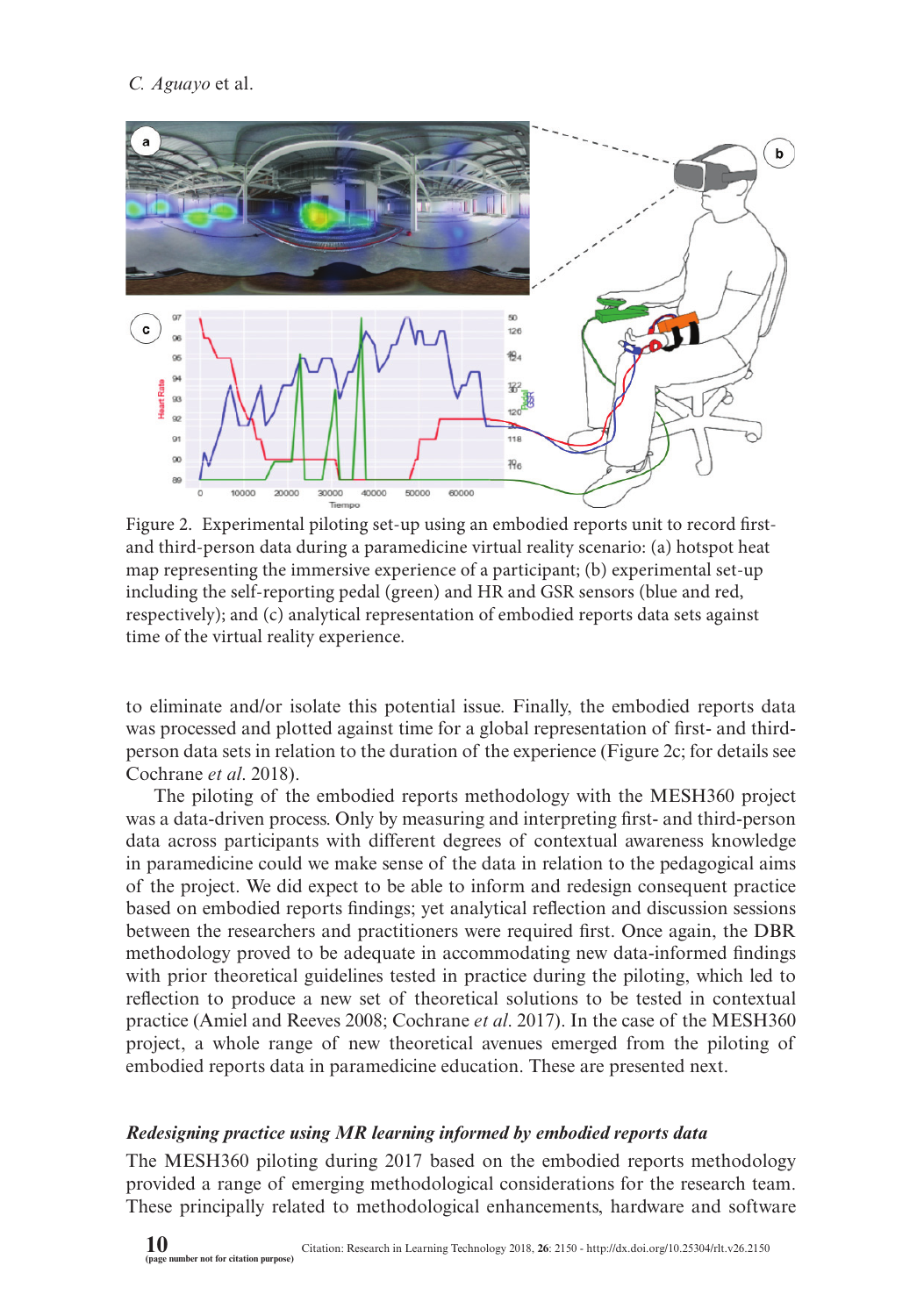improvements, characterisation of participants in relation to their stress levels prior to, during and post-event, design considerations in relation to VR and MR, and new research pathways. Table 2 presents a summary of such emerging key points regarding the use of embodied reports data in paramedicine education.

Table 2. Summary of key points that emerged from the MESH360 2017 piloting using the embodied reports methodology.

| Domain                                  | Emerging key points                                                                                                                                                                                                                                                                                                                                                                                                                                                                                                                                                                                                                                                                                                                                                                                                                                                                                                                                                                                                                                                     |
|-----------------------------------------|-------------------------------------------------------------------------------------------------------------------------------------------------------------------------------------------------------------------------------------------------------------------------------------------------------------------------------------------------------------------------------------------------------------------------------------------------------------------------------------------------------------------------------------------------------------------------------------------------------------------------------------------------------------------------------------------------------------------------------------------------------------------------------------------------------------------------------------------------------------------------------------------------------------------------------------------------------------------------------------------------------------------------------------------------------------------------|
| <b>Methodology</b><br>enhancement       | • Explore use of mixed reality (MR) over virtual reality (VR).<br>• Define baseline levels of stress prior presentation of VR/MR event (using<br>HR, GSR and questionnaires).<br>• Complement paramedicine experience with sound stimulus (beeping<br>machine, crying person, etc.).<br>• Ask participants if they recall external stimuli (multisensorial recall training).<br>• Measure how the job simulation emotionally affects the student (post-event).<br>• Understanding of VR/MR clinical environments influencing working<br>diagnosis.<br>• Need to replace GSR and HR units with a haptic glove (or similar), to mea-<br>sure biometric data during work with mannequin.                                                                                                                                                                                                                                                                                                                                                                                   |
| Participant<br>characterisation         | • Determine level of qualification, expertise or clinical background of partic-<br>ipants (including control participants).<br>• Determine previous states potentially affecting biometric measurement,<br>e.g. recent consumption of coffee, medicine or other similar products<br>pre-simulation.<br>• Implement cortisol measurement through saliva samples (good stress indi-<br>cator – 30 min adjustments), to complement biometric measurements.<br>• Determine the level of stress/anxiety before the VR/MR simulation. This is<br>very important in entering a simulation process.                                                                                                                                                                                                                                                                                                                                                                                                                                                                             |
| <b>VR/MR</b><br>experience<br>design    | • Increase duration of VR/MR experience to homogenise the experience<br>across participants (needed for comparison purposes). Ideal: Sequence of<br>two to three VR scenarios, e.g. ambulance $+$ Scene 1 $+$ Scene 2.<br>• Make experience as immersive as possible (technology dependent). Type of<br>VR/MR technology influences the experience.<br>• Adding multisensorial elements, e.g. sounds (ambulance, machinery), smell, etc.                                                                                                                                                                                                                                                                                                                                                                                                                                                                                                                                                                                                                                |
| <b>Emerging</b><br>research<br>pathways | • Research pre-simulation levels of stress (biometric baseline).<br>• Research correlations between pedal hit patterns across demographic groups.<br>• Explore if wearing current version of embodied unit during simulation with<br>mannequin is possible or viable<br>• Investigation of the cognitive influence of teamwork, e.g. measurement<br>of crew mate during mannequin work. This leads to practitioner-patient<br>relations as well<br>• Amount of 'appropriate' stress level for paramedicine students. Every<br>student responds differently to stress (e.g. some act better under stress):<br>• Look into how different lecturers deal with highly stressed students.<br>• Look into how students respond after 2–3 days of high stress scenarios.<br>• Longitudinal study to follow the student journey over a 5-yr period<br>determining evolution of stress levels across the study journey.<br>• Emotional triggers: how students connect with particular medical events<br>that are familiar to them, e.g. family members with similar experiences. |

HR, heart rate; GSR, Galvanic skin response.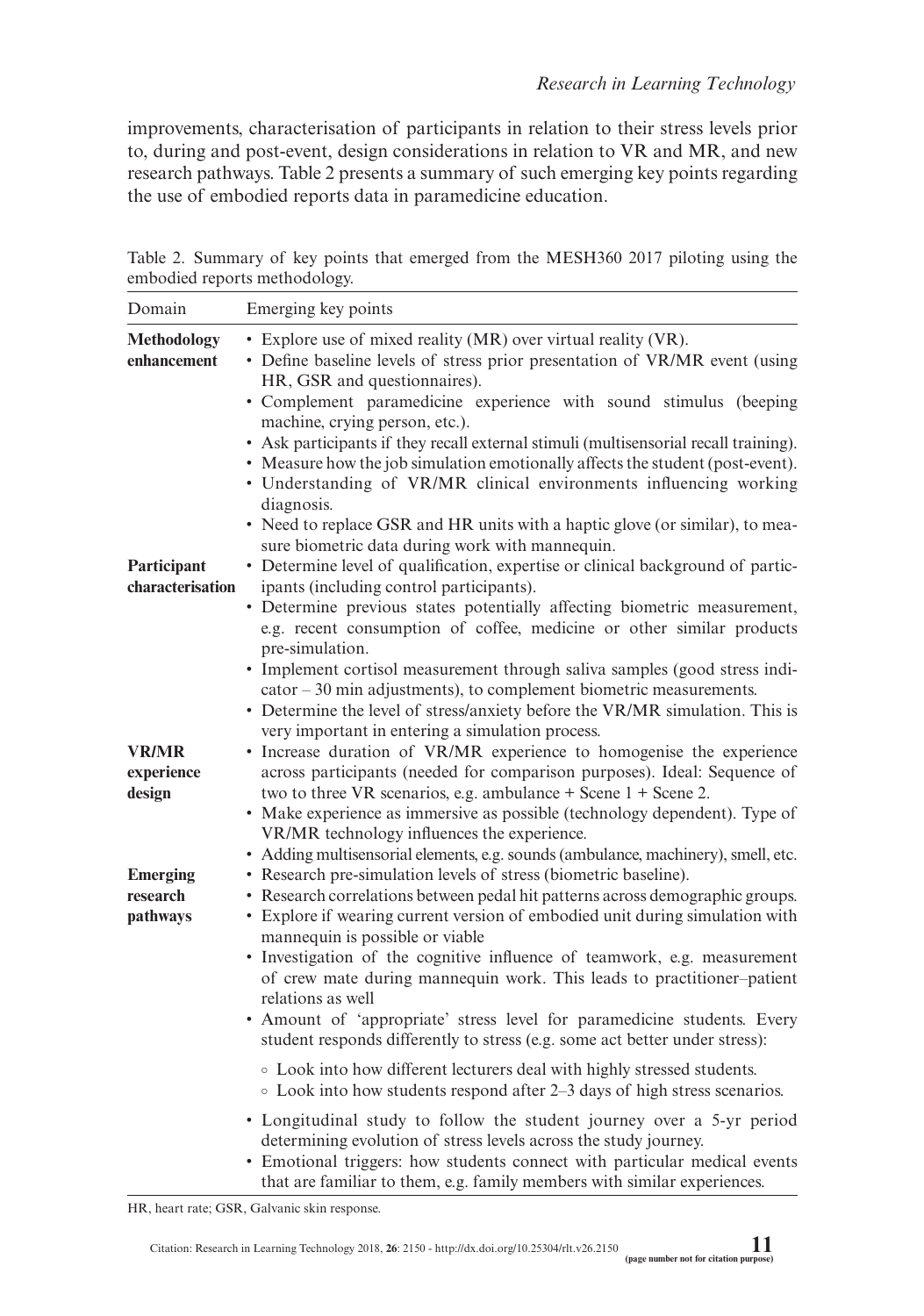The set of key points and considerations that arose from the MESH360 piloting event during August 2017 allowed the research team to reconsider the methodological procedures employed during the piloting. Following the DBR methodology (Figure 1), the research team carried out different reflection and brainstorming sessions to consider how the data-driven experience from 2017 could inform a new methodology and redesign of the original MESH360 2017 intervention, in preparation for the following data collection event to occur during September 2018.

### *Redesigned methodology*

Findings from the MESH360 2017 piloting event, in combination with recent MR literature and experiences (e.g. Akçayır and Akçayır 2017; Jowsey and Aguayo 2017) and VR/MR hardware and associated development tools (e.g. use of OculusGO standalone VR headset), directed the design of a new MESH360 clinical simulation MR experience in paramedicine education. From a methodological point of view, more emphasis was put on determining previous states of stress of participating students through both a prequestionnaire and 'baseline' (i.e. pre-VR simulation) biometric feedback recording. This particular aspect emerged from an anecdotal finding from the MESH360 piloting event, where one student presented a relatively high HR (120 bpm) when entering the simulation, yet seemed calm to the lecturers. This led the research team to reflect on the type of stress levels students bring into clinical simulations and how that can affect their learning, and potentially their future clinical practice. This prompted the research team to explore and give attention to prior levels of stress before entering clinical simulation events; and beyond that, to consider longitudinal studies in relation to students' stress level management throughout their academic journey and the implications that pedagogical practices can have on students.

From a user experience (UX) point of view, and in consideration of theoretical insights underpinning the embodied reports methodology, it became clear that the VR simulation needed to be longer than the original '1 min experience' from the piloting event. This led the research team to implement longer exposures to VR simulation experiences to allow for longer embodied reports data collection. Related to this point, and in consideration of the principle of making experiences as immersive as possible, a shift from a static 360-degree scenario to a dynamic 360-degree scenario (i.e. use of 360-degree video) was adopted. The combination of these UXrelated factors, that is, longer exposure to VR content and associated recording of baseline stress levels, led to the implementation of a series of VR scenes composing the VR simulation. The starting VR scenes presented 'calming' scenarios (e.g. a forest) aiming to record baseline data, and subsequent scenes presented 'stressing' content (e.g. an ambulance ride), permitting recording of individual responses to specific and increasingly stressing stimuli.

In addition, a shift from an isolated VR experience to an MR experience was implemented by combining the VR experience with a 'RE' component, as described by Milgram and Kishino (1994) in reference to the digital continuum of MR experiences. The RE component involved clinical simulation work with a high-fidelity simulation mannequin (about 10–15 min long), which presented the symptoms described to students over a 'radio call' during the VR ambulance ride. This was also intended to present students with a more authentic environment and was complemented with environmental sounds such as paramedic monitoring equipment sounds and 'crying people'. This UX continuum between the VR experience and the RE experience is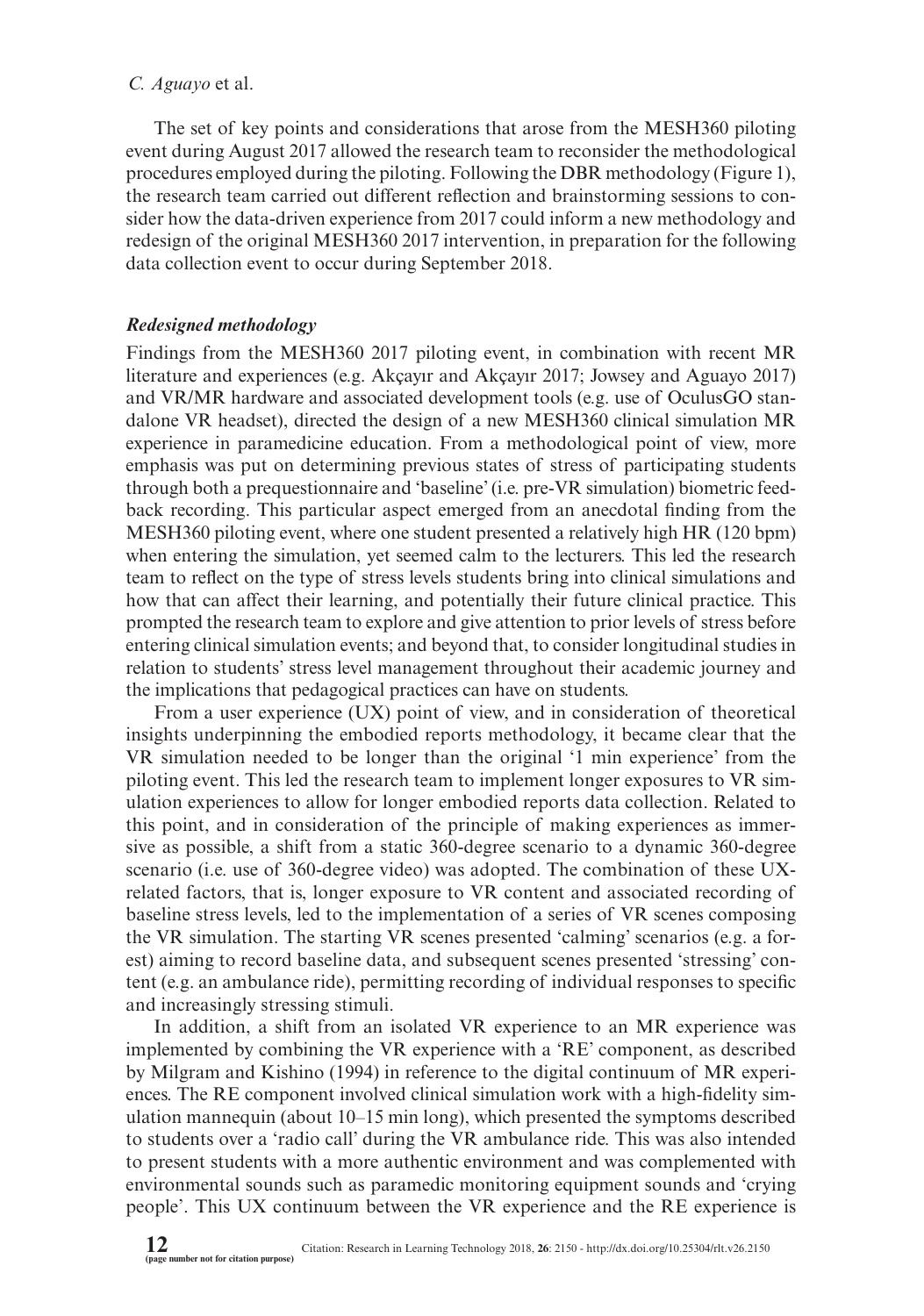what permitted the implementation of a MR learning simulation. In addition, a mid-MR experience assessment was also implemented by asking students to provide a 'working diagnosis' and 'action plan' between the VR experience and the RE simulation room work with the mannequin.

Finally, from a research point of view, the MESH360 2017 piloting provided a range of novel research considerations and pathways for the research team, including the investigation of potential correlations between embodied reports data patterns with demographic data of participants; the feasibility of using embodied reports recording equipment during the RE mannequin simulation work (currently limited by the physical nature of the recording equipment); the investigation of cognitive and embodied synchronisation between team crew members and between paramedics and patients (Konvalinka *et al*. 2011); and research into the 'appropriate' levels of stress exposure during clinical simulations, as well as emotional triggers and stress management practices in paramedicine education.

#### **Discussion**

Here we present and discuss the design process of the MR learning experience in paramedicine education, informed by embodied reports data. Findings indicate that the theoretical underpinnings coming from neurophenomenological approaches derived from the Santiago School of Cognition (Varela 1996), informing the embodied reports methodology, and the methodology itself, are adequate to inform the research process related to emotional engagement of students during VR/MR clinical simulation in paramedicine education. The insights provided by the embodied reports methodology during the MESH360 2017 piloting event, in relation to the emotional experiences of paramedicine students during simulation tasks accessed via physiological and self-reported data, were useful in directing the redesign of a new methodology for upcoming events using MR learning scenarios. In addition, the different research pathways that emerged were only accessible through the embodied reports methodology, not only highlighting its usefulness in paramedicine education but also its value in advancing our knowledge in the clinical simulation field using VR and MR. Overall, we believe the embodied reports methodology can advance and improve students' learning outcomes and professional practice in paramedicine education.

During this process we also valued the usefulness and adequacy of the reflective feedback loops of DBR as a research methodology to investigate innovation in practice, therefore confirming previous conclusions in designing mobile VR learning environments (Cochrane *et al*. 2017), here tested in relation to mobile MR environments (Cochrane *et al*. 2018). In particular, the reflection process advocated by DBR, in consideration of findings from the first MESH360 piloting stage, allowed for the redesign of newly theory-informed solutions (Amiel and Reeves 2008; McKenney and Reeves 2012), yet to be tested in practice during the upcoming MESH360 events.

This set of findings permitted the research team to address the MESH360 research questions exploring ways of enhancing clinical simulation learning environments using mobile MR and therefore more authentic and real-world scenarios through technology-enhanced learning. In particular, findings allowed assessment of whether first-person (enactive) and biometric feedback data, that is, embodied reports data, could be used to triangulate and evidence students' learning using mobile MR scenarios. In this regard, the embodied reports methodology largely exceeded the initial expectations of the MESH360 research team. In this sense we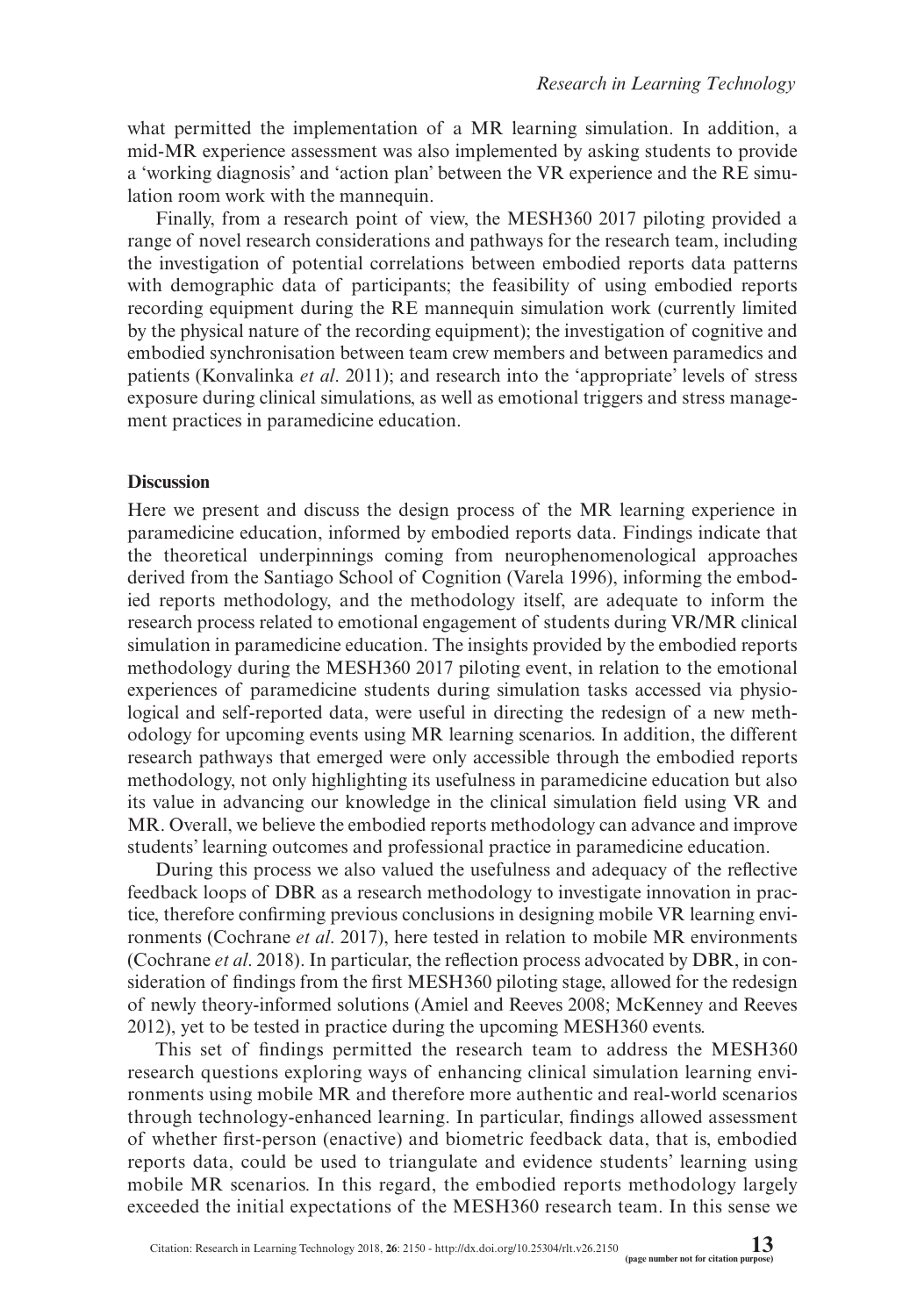see a real potential for the embodied reports methodology across educational contexts and sectors to inform learning outcome enhancements. However, we also recognise that methodological improvements to the embodied reports equipment and associated tools are still required when working within VR, MR and, by extension, other emerging learning technology affordances such as AR. Future iterations of the research will explore participant feedback and the prototyping of the embodied reports methodology within other clinical simulation contexts beyond paramedicine education.

### **Conclusion**

Based on the initial prototyping use of VR simulation in paramedicine education using embodied reports data equipment (Cochrane *et al*. 2018), in this discussion paper we have presented the range of theoretical and practical implications that emerged from the piloting experience and their influence in redesigning practice in paramedicine education. The embodied reports methodology (Dañobeitia 2017) is grounded on appropriate epistemological understandings coming from neurophenomenological cognitive science (Lutz and Thompson 2003; Varela 1996), which proved to be applicable within paramedicine clinical simulation based on VR and MR learning experiences. By extension, we also see potential for such theoretical underpinnings to be applied within other technology-enhanced learning situations and contexts (Aguayo 2018), yet this remains to be explored.

Findings also demonstrated the usefulness of a DBR framework for designing mobile VR learning environments (Cochrane *et al*. 2017), particularly in relation to reflecting on applied practice to inform newer theoretical developments and practical solutions. In our case, such solutions involved a conceptual shift from a focus on VR to a focus on MR, with emphasis on the associated benefits offered by MR learning situations within paramedicine education. Finally, we see clear benefits in incorporating self-reported and biometric feedback data in paramedicine education and potentially across other technology-enhanced learning situations involving the design of meaningful and authentic learning experiences.

### **References**

- Aguayo, C. (2017) 'AR/VR/MR & RR in learning and teaching digital projects', *THETA 2017 Conference: connecting Minds. Creating The Future*, Auckland, New Zealand. (online proceedings with no page number)
- Aguayo, C. (2018) 'Exploring autopoietic principles in technology-enhanced learning', *Scholarship of Technology-Enhanced Learning (SoTEL) 2018 Inaugural Symposium*, Auckland, New Zealand.
- Aguayo, C., Cochrane, T. & Narayan, V. (2017) 'Key themes in mobile learning: prospects for learner-generated learning through AR and VR', *Australasian Journal of Educational Technology*, vol.33, no. 6, pp. 27–40. doi: 10.14742/ajet.3671
- Ahlert, D., Kenning, P. & Plassmann, H. (2006) 'A window to the consumer's mind: application of functional brain imaging techniques to advertising research', in *International Advertising and Communication*, eds S. Diehl & R. Terlutter, Springer, pp. 163–178.
- Akçayır, M. & Akçayır, G. (2017) 'Advantages and challenges associated with augmented reality for education: a systematic review of the literature', *Educational Research Review, vol.* 20, pp. 1–11. doi: 10.1016/j.edurev.2016.11.002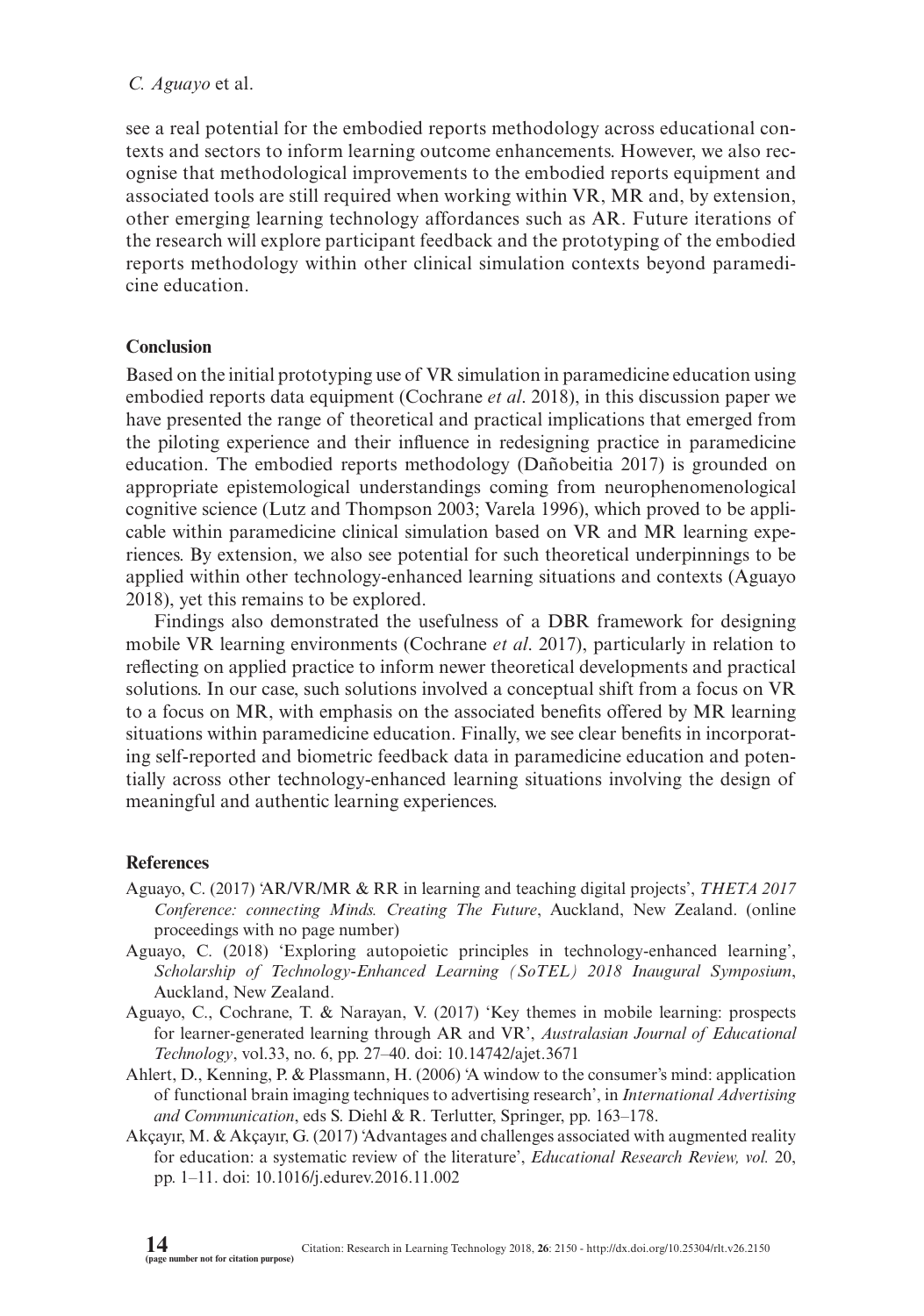- Amiel, T. & Reeves, T. C. (2008) 'Design-based research and educational technology: rethinking technology and the research agenda', *Journal of Educational Technology & Society, vol* 11, no. 4, p. 29.
- Andreassi, J. L. (2010) *Psychophysiology: Human Behavior and Physiological Response,* Psychology Press, New York.
- Babbie, E. R. (2013) *The Basics of Social Research,* Cengage Learning, Belmont.
- Balconi, M., Vanutelli, M. E. & Finocchiaro, R. (2014) 'Multilevel analysis of facial expressions of emotion and script: self-report (arousal and valence) and psychophysiological correlates', *Behavioral and Brain Functions*, vol. 10, no. 1, p. 32. doi: 10.1186/1744-9081-10-32
- Baraybar-Fernández, A., Baños-González, M., Barquero-Pérez, Ó., Goya-Esteban, R. & de-la-Morena-Gómez, A. (2017) 'Evaluation of emotional responses to television advertising through neuromarketing', *Comunicar: Media Education Research Journal*, vol. 25, no. 52, pp. 19–28.
- Brouwer, A. M., Hogervorst, M., Reuderink, B., van der Werf, Y. & van Erp, J. (2015) 'Physiological signals distinguish between reading emotional and non-emotional sections in a novel', *Brain-Computer Interfaces*, vol. 2, no. 2–3, pp. 76–89. doi: 10.1080/2326263X.2015. 1100037
- Cannon, W. B. (1927) 'The James-Lange theory of emotions: a critical examination and an alternative theory', *The American journal of psychology*, vol. 39, no. 1/4, pp. 106–124.
- Christopoulos, G. I., Uy, M. A. & Yap, W. J. (2016) 'The body and the braIn: measuring skin conductance responses to understand the emotional experience', *Organizational Research Methods*, vol. 27, no. 1, pp.1–27. doi: 10.1177/1094428116681073
- Ciorciari, J. (2012) *Bioelectrical Signals: the Electroencephalogram*, Physiology, Biophysics, and Biomedical Engineering, p. 539, Boca Raton.
- Cochrane, T., *et al*., (2016) 'Designing virtual reality environments for paramedic education: MESH360', *ASCILITE 2016 Adelaide*, pp. 125–135.
- Cochrane, T., *et al*., (2017) 'A DBR framework for designing mobile virtual reality learning environments', *Australasian Journal of Educational Technology*, vol. 33, no. 6, pp. 27–40. doi: 10.14742/ajet.3613
- Cochrane, T., *et al*., (2018) 'Designing immersive mobile learning mixed reality for paramedic education', *IEEE-TALE 2018: Education and Technology Conference*, In Press.
- Coleman, A. E. & Snarey, J. (2011) 'James-Lange theory of emotion', in *Encyclopedia of Child Behavior and Development*, eds S. Goldstein & J.A. Naglieri, Springer, Boston, MA, pp. 844–846.
- Cook, D., *et al*., (2012) 'Comparative effectiveness of technology-enhanced simulation versus other instructional methods: a systematic review and meta-analysis', *Simulation in Healthcare,* vol. 7, no. 5, pp. 308–320. doi: 10.1097/SIH.0b013e3182614f95
- Cook, D. A., *et al*., (2013) 'Comparative effectiveness of instructional design features in simulation-based education: systematic review and meta-analysis', *Medical Teacher*, vol. 35, no. 1, pp. 867–898. doi: 10.3109/0142159X.2012.714886
- Dañobeitia, C. (2017) 'Embodied reports: developing first and third-person methods for a science of experience', [online] Available at: [https://www.researchgate.net/publica](https://www.researchgate.net/publication/327390873_Embodied_Reports_Developing_First_and_Third-person_Methods_for_a_Science_of_Experience)[tion/327390873\\_Embodied\\_Reports\\_Developing\\_First\\_and\\_Third-person\\_Methods\\_](https://www.researchgate.net/publication/327390873_Embodied_Reports_Developing_First_and_Third-person_Methods_for_a_Science_of_Experience) for a Science of Experience
- Dillon, C., *et al*., (2000) 'Aroused and immersed: the psychophysiology of presence', *Proceedings of 3rd International Workshop on Presence, Delft University of Technology*, Delft, The Netherlands, pp. 27–28.
- Duffy, E. (1962) *Activation and Behavior*, Wiley, Oxford.
- Ekman, P. (1992) 'An argument for basic emotions', *Cognition & Emotion*, vol. 6, no. 3–4, pp. 169–200. doi: 10.1080/02699939208411068
- Ekman, P. & Friesen, W. V. (1975) *Unmasking the Face: a Guide to Recognizing Emotions from Facial Cues*, Prentice Hall, Englewood Cliffs.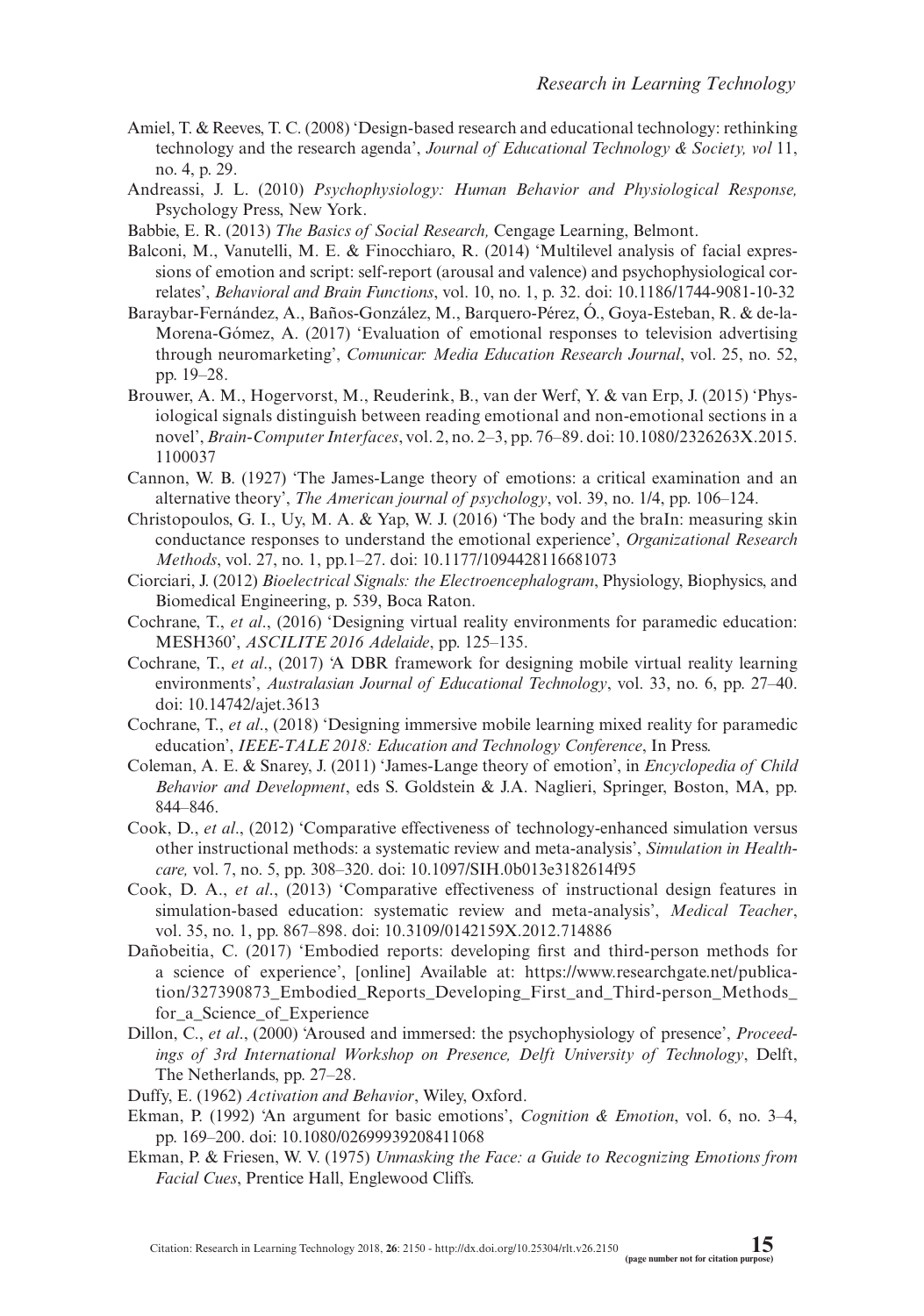- Ekman, P., Levenson, R. W. & Friesen, W. V. (1983) 'Autonomic nervous system activity distinguishes among emotions', *Science*, vol. 221, no. 4616, pp. 1208–1210. doi: 10.1126/ science.6612338
- Froese, T. & Di Paolo, E. A. (2011) 'The enactive approach: theoretical sketches from cell to society', *Pragmatics & Cognition*, vol. 19, no. 1, pp. 1–36. doi: 10.1075/pc.19.1.01fro
- Gil, E., *et al*., (2010) 'Photoplethysmography pulse rate variability as a surrogate measurement of heart rate variability during non-stationary conditions', *Physiological measurement*, vol. 31, no. 9, p. 1271. doi: 10.1088/0967-3334/31/9/015
- Gilissen, R., *et al*., (2008) 'Parent–child relationship, temperament, and physiological reactions to fear-inducing film clips: further evidence for differential susceptibility', *Journal of Experimental Child Psychology*, vol. 99, no. 3, pp. 182–195. doi: 10.1016/j.jecp.2007.06.004
- Guyton, A. C. & John, E. (2003) *Hall, Medical Physiology*, 10th edn, Elsevier Health Sciences, Philadelphia.
- Hall, J. E. (2017) *Guyton E Hall Tratado De Fisiologia Médic*a, Elsevier, Brasil.
- Hallowell, R. (2009) 'Humberto Maturana and Francisco Varela's contribution to media ecology: autopoiesis, The Santiago School of Cognition, and Enactive Cognitive Science', *Proceedings of the Media Ecology Association*, Media Ecology Association, Saint Louis, MO, pp. 143–158.
- Hamstra, S. J., *et al*., (2014) 'Reconsidering fidelity in simulation-based training', *Academic Medicine*, vol. 89, no. 3, pp. 387–392. doi: 10.1097/ACM.0000000000000130
- Harris, J. M., Ciorciari, J. & Gountas, J. (2018) 'Consumer neuroscience for marketing researchers', *Journal of Consumer Behaviour*, vol. 17, no. 3, pp. 239–252. doi: 10.1002/cb.1710
- Hase, S. & Kenyon, C. (2001) 'From andragogy to heutagogy', *ultiBASE Articles*, vol. 5, no. 3, pp. 1–10.
- Hase, S. & Kenyon, C. (2007) 'Heutagogy: A child of complexity theory', *Complicity: An International Journal of Complexity and Education*, vol. 4, no. 1, pp. 111–118.
- Haye, A. & Carballo, M. (2017) 'James's theory of emotion and affective turn in psychology/ La teoría de las emociones de James y el giro afectivo en psicología', *Estudios de Psicología*, vol. 38, no. 1, pp. 115–139. doi: 10.1080/02109395.2016.1268390
- Hersen, M., *et al*., (eds) (2004) *Comprehensive Handbook of Psychological Assessment, Volume 3: Behavioral Assessment,* John Wiley & Sons, New Jersey.
- Hertzman, A. B. (1938) 'The blood supply of various skin areas as estimated by the photoelectric plethysmograph', *American Journal of Physiology-Legacy Content*, vol. 124, no. 2, pp. 328–340.
- Jowsey, S. & Aguayo, C. (2017) 'O-tū-kapua ('what clouds see'): a mixed reality experience bridging art, science, technology in meaningful ways', *Teachers and Curriculum*, vol. 17, no. 2, pp. 95–102. doi: 10.15663/tandc.v17i2.166
- Kreibig, S. D. (2010) 'Autonomic nervous system activity in emotion: a review', *Biological psychology*, vol. 84, no. 3, pp. 394–421. doi: 10.1016/j.biopsycho.2010.03.010
- Kriegel, U. (2013) 'A hesitant defense of introspection', *Philosophical Studies*, vol. 165, no. 3, pp. 1165–1176. doi: 10.1007/s11098-013-0148-0
- Konvalinka, I., *et al*., (2011) 'Synchronized arousal between performers and related spectators in a fire-walking ritual', *Proceedings of the National Academy of Sciences*, 108(20), pp. 8514–8519. doi: 10.1073/pnas.1016955108
- LaBarbera, P. A. & Tucciarone, J. D. (1995) 'GSR reconsidered: a behavior-based approach to evaluating and improving the sales potency of advertising', *Journal of Advertising Research*, vol. 35, no. 5, pp. 33–54.
- Lahat, D., Adali, T. & Jutten, C. (2015) 'Multimodal data fusion: an overview of methods, challenges, and prospects', *Proceedings of the IEEE*, vol. 103, no. 9, pp. 1449–1477.
- Lazarus, R. S. & Lazarus, R. S. (1991) *Emotion and Adaptation*, Oxford University Press on Demand, Oxford.
- Levenson, R. W. (1992) 'Autonomic Nervous System Differences among Emotions', *Psychological Science*, vol. 3, no. 1, pp. 23–27. doi: 10.1111/j.1467-9280.1992.tb00251.x.